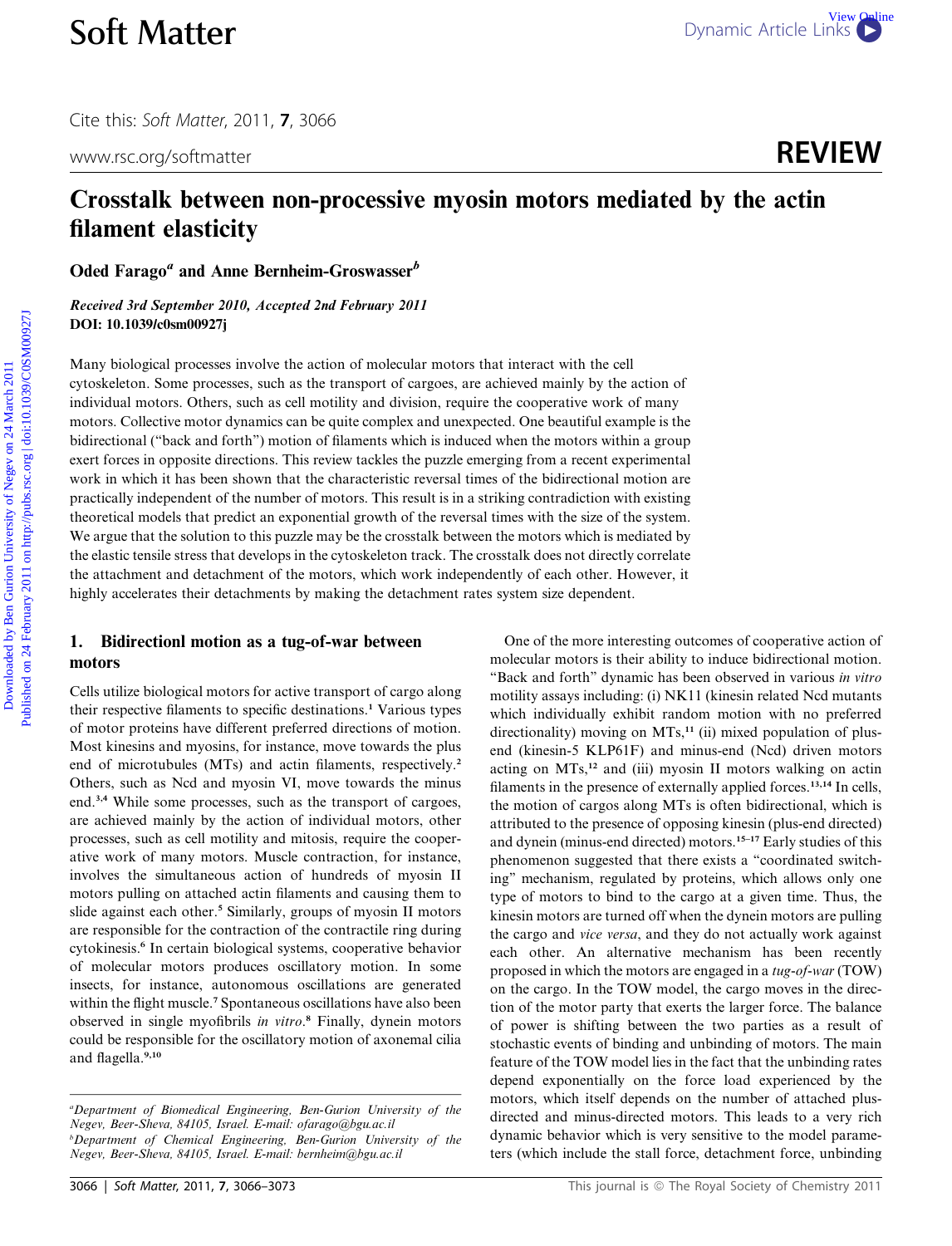and binding rates, forward velocity, and superstall velocity amplitude—overall 6 parameters for each motor type).<sup>18</sup> Specifically, for certain sets of parameter values, the motion is bidirectional, i.e., switches between periods of plus-directed and minus-directed movements. Interestingly, during these periods of unidirectional motion, the motors that win the contest cause the detachment of all the motors of the other type. This pattern of bidirectional motion had been erroneously associated with the coordinated transport mechanism. Recent experiments, which have carefully analyzed the bidirectional transport of vesicles along MTs, concluded that the dynamics is indeed consistent with the tag-of-war mechanism.<sup>19,20</sup>

Bidirectional motion does not necessarily require the existence of two type of motors, but may be also observed when one group of motors is driving the motion of filaments and bundles with mixed polarities.<sup>21,22</sup> Muscles and stress fibers, for instance, consist of anti-parallel actin filaments with partial overlap. When myosin motors operate on such structures, they cause these filaments to move in opposite directions and contract. Recently, we reported on a novel motility assay in which we generated actin bundles consisting of filaments with alternating polarities.<sup>22</sup> The filaments with alternating polarities are formed by short polar actin segments which are transported by the motors, brought to close proximity with each other, and then fused, presumably by motors which were left in the solution but do not reside on the surface. When placed on a bed of immobilized myosin II motors, these mixed polarity bundles exhibit bidirectional motion because the motors that act on the different polar segments apply forces which are opposite in their directions. The competition between the motors working in opposite directions and the resulting bidirectional motion can be analyzed within the framework of the TOW model. However, one must bear in mind that the TOW model has been originally developed to describe the transport of vesicles by a relatively small number of motors (typically  $N \le 10$ ), while in ref. 22 the dynamics usually involve several hundreds and even thousands of motors ( $N \ge 500$ ). Hexner and Kafri<sup>23</sup> have recently analyzed the TOW model in the large N limit and found two patterns of bidirectional motion: the first one is of a rapid oscillating-like motion, with microscopic reversal times of the order of the ATPase cycle (i.e., the typical attachment time of a single motor to the filament). The second one is bidirectional motion with macroscopically large reversal times that grow exponentially with N. For sufficiently large  $N (N \ge 1000)$ , one effectively reaches the "thermodynamic limit'' in which the reversal time diverges and the motion persists in the direction chosen randomly at the initial time. This unidirectional motion is one of the two possible steady-state solutions of the dynamics. Moving in the opposite direction is the other steady-state solution, and the bidirectional motion represents the occasional transition between these two states. For large N, the transition probability between the two states vanishes, in a manner which is analogous to the spontaneous symmetry breaking in ferromagnetic materials below the critical temperature and in the absence of external magnetic field. We busine the constraints, instant version (see the model of pubblished constraints) and a specifically, for externs in the particle by the published on 24 February 2011 Published and the constraints of Negerial Alexander

By using apolar actin bundles of different sizes, we were able to measure the dependence of the reversal times  $\tau_{\text{rev}}$  on  $N^{22}$ . The experimental results, which are summarized in Fig. 1, show that while  $N$  varies over half an order of magnitude, the corresponding  $\tau_{rev}$  are similar to each other (3 <  $\tau_{rev}$  < 10 s) and show



Fig. 1 The characteristic reversal time  $\tau_{\text{rev}}$  of 19 different bundles as a function of the number of working motors N.

no apparent correlation with N. These results are not well described by neither the ''rapid-oscillations'' nor ''the bidirectional motion with exponentially diverging reversal times'' scenarios of the TOW model at large  $N^{23}$  On the one hand, the experimentally measured reversal times were of the order of several seconds, i.e., 2–3 orders of magnitude larger than the typical ATPase cycle of individual myosin II motors. On the other hand, there was no apparent correlation between N and  $\tau_{\rm rev}$ , and certainly no exponential dependence.

How can we explain these experimental results? To this end, let us first understand the origin of the exponential dependence of  $\tau_{\text{rev}}$  on N. Consider an actin track with alternating polarities which in the motility assay interacts with  $N$  motors. The motors can be divided into three groups: (i) those which are disconnected from the track and do not apply any force, (ii) those which are connected to segments whose plus end points to the right and, therefore, push the actin track to the left, and (iii) those which are connected to segments whose plus end points to the left and push the actin track to the right. The last two groups compete with each other, and the occasional reversals of the transport direction reflect the ''victory'' of one group over the other during the respective time intervals. The balance of power is shifting between the two motor parties as a result of stochastic events of binding and unbinding of motors to the cytoskeletal track. One can write a set of coupled master equations that describe the transitions between these three groups of motors.23,24 These equations have two identical, except for sign reversal, steadystate solutions corresponding to the right and left motions. In each of these solutions, the number of motors working in the direction of motion,  $\langle N_{+} \rangle = p_{+}N$ , is larger than in the opposite direction,  $\langle N_{-} \rangle = p_{-}N$ . In general,  $p_{+}$  and  $p_{-}$  depend on the biochemical features of the motors and the track and on the ATP concentration. In the TOW model, they also depend on N, through the intricate coupling between  $N_+$  and  $N_-$  via the force balance equation, the force–velocity relation, and the load dependence of the unbinding rates.<sup>18</sup> However, as carefully analyzed in ref. 23, the dependence of  $p_+$  and  $p_-$  on the system size disappears in the limit of a large number of motors. In fact, in the TOW model, one usually finds that  $p_{-} \ll p_{+}$  since the motors that lose the TOW contest tend to have a much larger unbinding rate than those that win. A change in directionality, namely a switch from one steady state solution to the opposite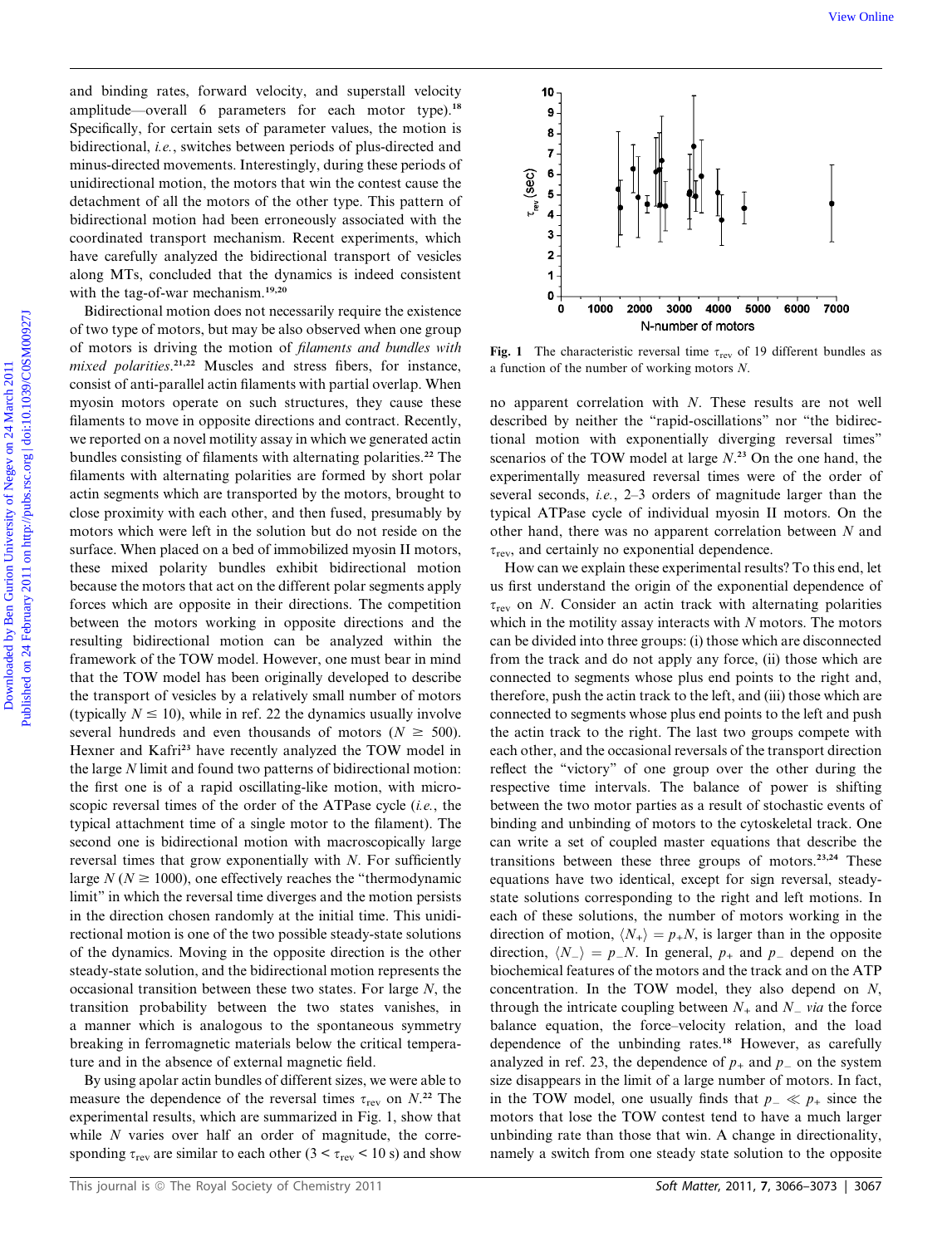one, will occur only if almost all the winning motors will be detached from the track simultaneously (more precisely within a short microscopic time interval  $\tau_0$ ). This becomes a very rare event in the thermodynamic limit. If the motors act independently of each other, the occurrence probability of such an event drops exponentially with N, and the typical reversal time  $\tau_{\text{rev}}$ (which is inversely proportional to the occurrence probability) grows exponentially with N

$$
\tau_{\text{rev}} \approx \tau_0 \exp(cN),\tag{1}
$$

where  $c$  is a dimensionless constant. In a more detailed calculation,<sup>24</sup> we showed that

$$
c = -\ln\left[1 - \left(\sqrt{p_+} - \sqrt{p_-}\right)^2\right].
$$
 (2)

The exponential growth of the reversal times with the number of working motors is a characteristic footprint of cooperative motor dynamics. One may consider  $\tau_{\text{rev}}$  as a measure for the degree of cooperativity between the motors. The more cooperative the motors are, the more persistent is the movement and the longer are the periods of unidirectional transport. As demonstrated by the above argument leading to eqn (1) and (2), this behavior is related to the lack of correlations between the detachment events of different motors. Our experimental results showing that  $\tau_{\text{rev}}$  does not grow exponentially with N suggest the existence of some coupling between the motors. A possible origin for this coupling is the elasticity of the actin track which may mediate crosstalk between the motors. The elasticity-mediated crosstalk between the motors can be manifested in to two possible ways: (i) The attachments and detachments of the different motors may become correlated, and (ii) the attachments and detachments of the different motors remain uncorrelated (i.e., each motor binds to or unbinds from the track independently of the binding state of the other motors), but the attachment and detachment rates of each motor depend on the binding states of the others. Below, we argue that the latter effect provides a reasonably adequate explanation for the experimental results. The analysis of this effect is done using a ratchet model a theoretical framework which is frequently used for studying motor protein systems.

#### 2. Ratchet models for motor systems

The Brownian ratchet theory refers to the phenomenon of motion induced by non-equilibrium fluctuations in an isothermal medium with broken spatial symmetry. This concept was first introduced by von Smoluchowski,<sup>25</sup> and later revisited by Feynman et al.<sup>26</sup> In the 1990s, interest in the ratchet mechanism has been revived as a possible explanation for transport phenomena of molecular motors.27–31 Here, we give a brief account on the topic, with emphasis on ratchet models for collective motor dynamics. For a very detailed review which summarizes the development of the field, see ref. 32.

The ratchet model assumes that motor molecules are Brownian particles that move in a locally asymmetric periodic potential. This potential represents the binding energy,  $U_{\text{attached}}(x)$ , between the filament and the motor. Its periodic asymmetric form reflects the periodic nature of the filament and

its polarity. A motor which is not connected to the track is considered to be in a higher energy state where it experiences a uniform potential,  $U_{\text{detached}}(x) = \text{const.}$  At thermodynamics equilibrium, the transition probabilities between the attached and detached states obey detailed balance:

$$
p_{\text{attached}}(x)/p_{\text{detached}}(x) = \exp[-(U_{\text{attached}} - U_{\text{detached}})/k_{\text{B}}T].
$$
 (3)

An illustration of the system is given in Fig. 2A showing a particle diffusing along an asymmetric saw-tooth ratchet potential. The particle will spend most of its time in the lower energy attached state, and within this state it is likely to be found near the minimum of the potential well at  $x^{\text{min}}$ . Occasionally, the particle will be thermally excited to the detached state in which it does not interact with the potential and, therefore, can diffuse freely. If the particle remains long enough in this state, it can diffuse across the spatial position of the maximum of the ratchet potential located at  $x_1^{\text{max}}$  on the right and at  $x_2^{\text{max}}$  on the left. If that happens, then once the particle gets back into the attached ground state it will be captured in the adjacent potential well. A detailed calculation (see ref. 32 for a discussion on this nonintuitive conclusion) shows that in spite of the broken spatial symmetry of the ratchet potential (namely, the fact that  $|x_1^{\text{max}} - x^{\text{min}}| \neq |x_2^{\text{max}} - x^{\text{min}}|$ , the particle's motion will not be biased toward one of the directions. This somewhat surprising result is a direct consequence of the second law of thermodynamics that prohibits the conversion of heat into work and motion in an isothermal system. We bushed one with these and the wittering meters will be its relativy. A meter which is not constrained to the rank signic and the signic varies of the activity of the particular constrained by the intermediate intermedi

If the system is driven out of equilibrium (which in motor systems occurs via the continuous input of ATP chemical energy), the conditions of detailed balance would be violated. In such a case, the particle can harness the Brownian thermal noise to rectify the diffusion and drift, as demonstrated in the following example: suppose that the transition rules between the states are changed and instead of eqn (3), the particle oscillates periodically between the attached and detached states. Under this non-equilibrium transition rule, the particle spends longer times in the detached state compared to equilibrium conditions. In the attached state, the particle distribution function is concentrated at  $x^{\text{min}}$ . Once going to the excited detached state, the distribution function spreads out to a symmetric Gaussian distribution (see Fig. 2B). The grey shaded areas under this Gaussian distribution give the probabilities that the particle diffuses beyond  $x_1^{\text{max}}$  and  $x_2^{\text{max}}$ —events that would place the particle in the adjacent well once it falls back to the attached state. As a result of the broken symmetry of the ratchet potential, the traveling probabilities to the left and right are not equal and the particle is expected to move preferentially in one of the directions (to the right in the case depicted in Fig. 2).

A ratchet model for motor molecules that cooperate in large groups has been firstly introduced in 1995 by Jülicher and Prost (JP).33,34 As in ratchet models for a single motor, the motors in the JP model are represented by particles that move along a periodic potential. However, instead of moving individually, they move in cooperation as if they are connected to a rigid rod. The group velocity is determined by the total force exerted on the motors by the ratchet potential. This force is the sum of forces experienced by the motors which may be (i) either positive or negative, depending on the coordinate x of the attached motor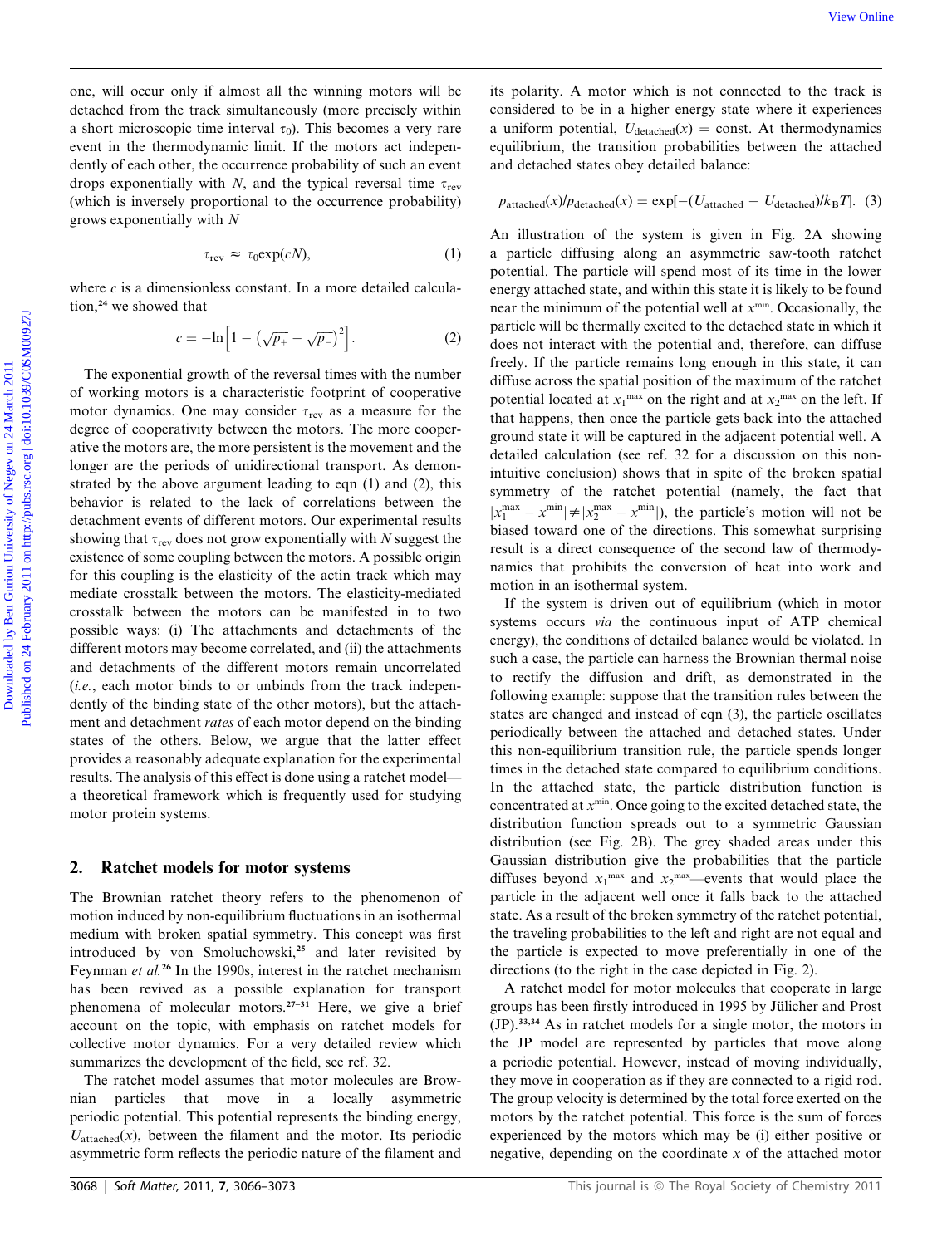

Fig. 2 The working principle of an "on-off" Brownian ratchet. (A) In the attached ("on") state the particle is localized in the potential minimum at  $x^{min}$ . Once going to the detached ("off") state, its distribution function spreads. When the particle switches back to the on state, the particle is captured at the same basin of attraction or in the adjacent potential wells, depending on the distance it travelled from  $x^{min}$ . (B) If the particles switches periodically between the attached and detached states (i.e., spends a fixed amount of time in the detached state), the probabilities to move to the neighbor unit cells are given by the grey shaded areas under the Gaussian distribution function. Because of the asymmetric shape of the potential, the probability to move to the right is larger than the probability to move to the left, which result in a drift of the particle in the right direction.

along the ratchet potential, or (ii) vanish, in case the motor detaches from the ratchet potential. In accordance with the second law of thermodynamics, the motor will not exhibit spontaneous motion if the transition rates between the attached and detached states satisfy detailed balance. Directed motion is possible only if both detailed balance and the symmetry of the potential are broken.

When the ratchet potential is symmetric, there is obviously no preference to any of the directions. The cooperative motion exhibited by the motors is bidirectional. In this case, the ratchet model predicts the same two scenarios found by the TOW model for equal numbers of motors working in the opposite directions: if the deviation from detailed balance is small (which corresponds to low concentrations of ATP), the motion is characterized by rapid fluctuations between left and right movements.<sup>33</sup> Rapid oscillations are also expected in systems with a small number of motors. Above a critical value of the non-Brownian noise, the system undergoes a spontaneous symmetry breaking and moves in one of the two possible directions. The probability to reverse the motion diminishes exponentially with the size of the system, which is equivalent to saying that the characteristic reversal time grows exponentially with number of motors. This observation is a direct consequence of the absence of correlations between the different motors—a feature shared by the TOW and the ratchet models in the thermodynamic limit.

Fig. 3A presents a model with a symmetric ratchet potential, which is a modified version of the model originally introduced in 2002 by Badoual, Jülicher and Prost.<sup>35</sup> We consider the 1D motion of a group of N point particles connected to a rigid rod with equal spacing  $q$ . The particles move in a periodic. symmetric, saw-tooth potential,  $U(x)$ , with a period l and height H. The model requires  $q$  being larger than and incommensurate with l (which is indeed the case in the motility assay where  $l =$ 5 nm, while the density of the motors on the surface is typically such that  $q = 6-7$  nm). The instantaneous force between the track and the motors is given by the sum of all the forces acting on the individual motors:



Fig. 3 (A) N point particles (representing the motors) are connected to a rigid rod with equal spacing  $q$ . The particles move in a periodic, symmetric, saw-tooth potential with period  $l$  and height  $H$ . The particles experience the force of the potential only in the attached state. The detachment rate from the potential  $\omega_1$  is localized in the shaded area of length  $2a < l$ , while the attachment rate  $\omega_2$  is located outside of this region. (B) When an attached motor crosses a minimum of the periodic potential, the direction of the force that it experiences changes from positive (in the direction of motion) to negative (against the direction of motion). (C) When an attached motor crosses a maximum of the periodic potential, the direction of the force that it experiences changes from negative to positive.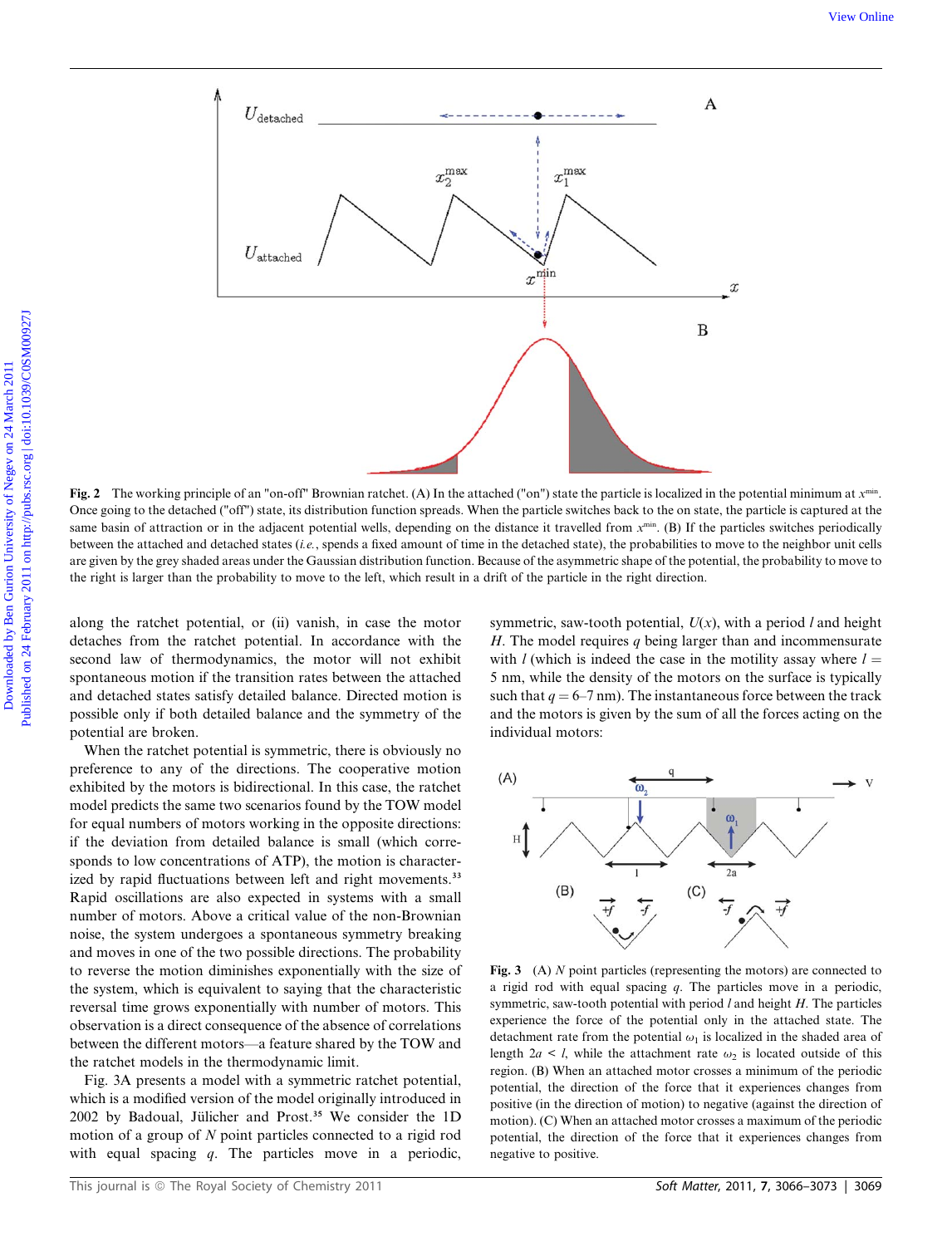$$
F_{\text{tot}}(t) = \sum_{i=1}^{N} f_i^{\text{motor}} = \sum_{i=1}^{N} \left[ -\frac{\partial U(x_1 + (i-1)q)}{\partial x} \right] C_i(t), \quad (4)
$$

where  $x_i = x_1 + (i - 1)q$  is the coordinate of the  $i<sup>th</sup>$  motor. The function  $C_i(t)$  takes two possible values, 0 or 1, depending on whether the motor i is detached from or attached to (0—detached; 1—attached) the ratchet potential at a time  $t$ . The group velocity of the motors (relative to the track) is determined by the equation of motion for overdamped dynamics:  $v(t) = F_{\text{tot}}(t)/\lambda$ , where  $\lambda$  is the friction coefficient.

The transitions between the states are governed by the following non-equilibrium rules (we ignore the additional equilibrium contribution which is assumed to be much smaller). The motors change their states independently of each other. We define an interval of size  $2a < l$  centered around the potential minima (the shaded area in Fig. 3A). If located in one of these regions, an attached motor may become detached  $(1 \rightarrow 0)$  with a probability per unit time  $\omega_1$ . Conversely, a detached motor may attach to the track (0  $\rightarrow$  1) with a transition rate  $\omega_2$ , only if located outside this region of size 2a. These non-equilibrium transition rules ensure that the motion in a given direction is persistent, for the following reason. Suppose that there are more motors attached on the left side of the minimum than on the right side. The former experiences positive forces, while the latter are subjected to negative forces. Since the total force is positive, the collective motion of the motors is in the positive direction, i.e., to the right. When an attached motor crosses one of the minima or maxima, the direction of the force it experiences flips. Crossing a minimum will increase (decrease) the number of motors experiencing a force opposite to (in) the direction of motion (Fig. 3B). Crossing a maximum will have the opposite impact, i.e., the number of forces in (opposite to) the direction of motion will increase (decrease) by one (Fig. 3C). By allowing the motors to detach from the potential around the minimum and attach around the maximum, we ensure that the scenario depicted in Fig. 3C occurs more frequently than the one in Fig. 3B. In other words, the number of negative forces turning to positive is larger than the number of positive forces flipping to negative. This preserves the bias between the positive and negative forces, which Find  $D = \sum_{n=1}^{\infty} \int_{0}^{\infty} \frac{dU(x_1 + (d-1)a)}{dx_1 dx_2 dx_3}$  (c), (4) would maintain the dimetric on the bennefits of Negevious Contents (Are notes and March 2012) where  $\lambda/2 \ge 4 \le 2.52$  Contents (Are notes and March 2012)



Fig. 4 The steady-state probability density,  $p_{\text{attached}}$ , as a function of x, the position within a unit cell of the periodic potential. The functions plotted in the figure correspond to  $2a = 0.75l$ , and  $(\omega_1, \omega_2) = (v/l, v/l)$  (thin solid line),  $(\omega_1, \omega_2) = (4\nu/l, 4\nu/l)$  (dashed solid line), and  $(\omega_1, \omega_2)$  =  $(20v/l, 20v/l)$  (thick solid line).

would maintain the direction of the motion. In the thermodynamic limit  $N \gg 1$ , one can analytically calculate the steady state attachment probability,  $p_{\text{attached}}$ , of a motor as a function of the spatial coordinate  $-l/2 \le x \le l/2$  within the unit cell of the periodic potential.<sup>24</sup> Several solutions are plotted in Fig. 4 for positive group velocity  $v > 0$ ,  $2a = 0.75l$ , and  $(\omega_1, \omega_2) = (vl,vl)$ (thin solid line),  $(4v/l,4v/l)$  (dashed line), and  $(20v/l,20v/l)$  (thick solid line). Since these solutions correspond to the case that the motors move to the right, it is easy to understand why  $p_{\text{attached}}$ reaches its maximum at  $x = -a$  (just before the motors enter, from the left, into the central gray-shaded detachment interval,  $-a \leq x \leq a$ ) and its minimum at  $x = a$  (just before leaving the central detachment interval through the right side). We also notice that when the off rate  $\omega_1 \gg v/l$ ,  $p_{\text{attached}}$  drops very rapidly to near zero in the detachment interval. When the attachment rate  $\omega_2 \gg v/l$ , p<sub>attached</sub> increases exponentially fast for  $x > a$  and rapidly reaches the maximum possible value  $p_{\text{attached}} = 1/l$ . Overall, the total attachment probability on the left side of the minimum ( $-1/2 \le x \le 0$ ) is larger than the total attachment probability on the right side ( $0 \le x \le 1/2$ ) which reflects the tendency of the system to propagate to the right. If one assumes that the system propagates to the left ( $v < 0$ ), the other steady state solution is obtained, which is simply a mirror reflection of the first solution with respect to  $x = 0$ .



Fig. 5 (A) A ratchet model for cooperative motion of myosin II motors on elastic actin tracks with randomly alternating polarities. The model is similar to the one presented in Fig. 3A, with the following additional features: (i) In each periodic unit, there is a random force of size  $f_{\text{ran}}$ , pointing either to the right or to the left (red arrows). (ii) An additional off rate  $\omega_3$ , permitted outside the grey shaded area, is introduced. The model parameters representative of myosin II-actin systems which were used in the simulations are discussed in ref. 22. (B) The mean reversal time,  $\tau_{\text{rev}}$ , as a function of the number of motors N, computed for 40 different realizations. The error bars represent the standard deviation of  $\tau_{\text{rev}}$  between realizations. Open circles denote the results for a rigid track  $[\alpha = 0$  in eqn (6)], while the solid circles correspond to the case of an elastic track with  $\alpha = 0.0018$  (with the dashed line serving as a guide to the eye). The half-filled circles denote the experimental results, also presented in Fig. 1.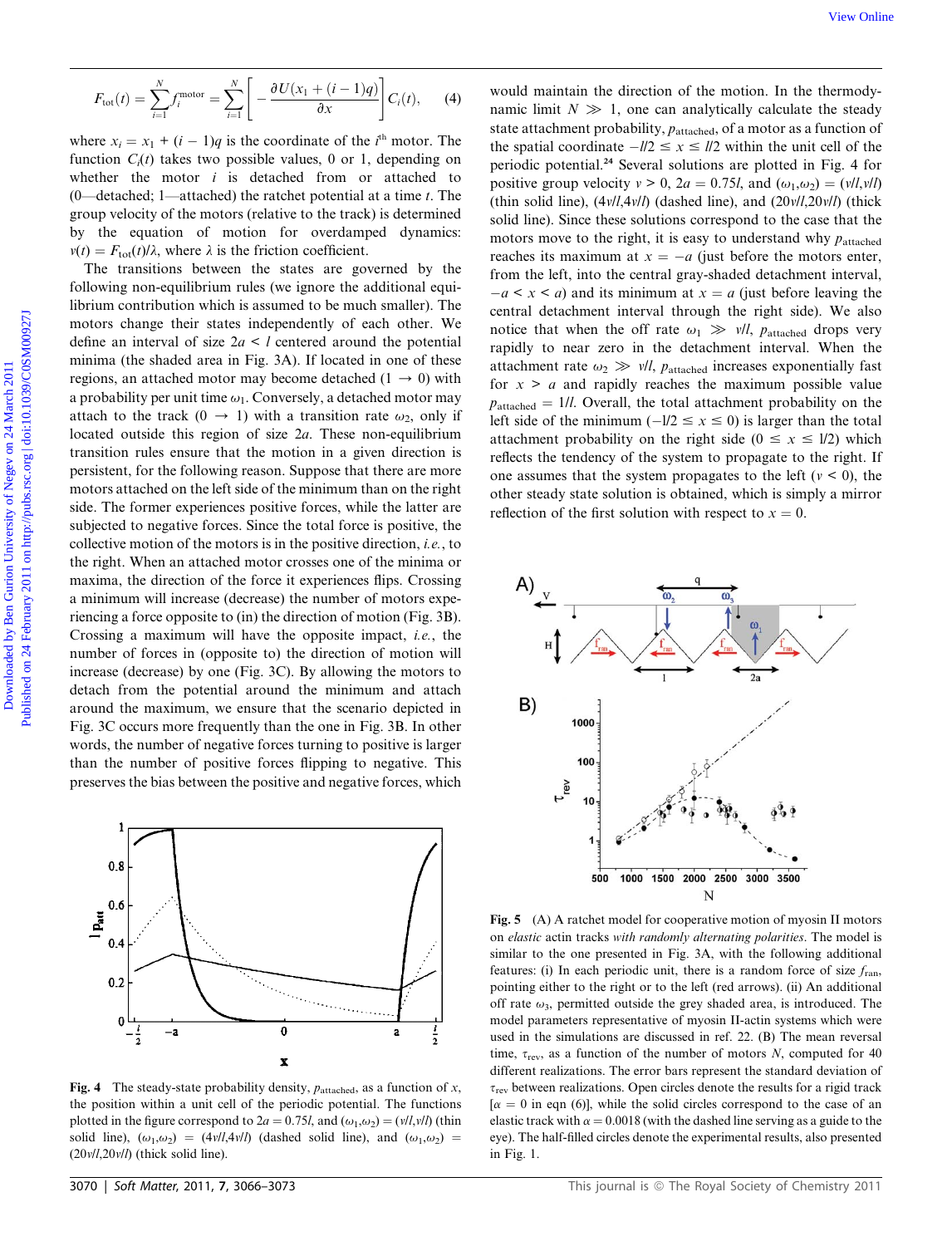The fact that the tracks in the motility assay consist of polar segments with randomly alternating polarities can be incorporated into the model by introducing an additional force  $f_{\text{ran}}$ (denoted by red arrows in Fig. 5A) in each period of the ratchet potential. Each force points either to the right or left depending on the local polarity of the corresponding segment, and the sequence of forces represents a given "realization" of a track with alternating polarities. Their sum determines the net polarity of the track. If it vanishes, the track is globally apolar, and from symmetry considerations, the dynamics of the motors should be bidirectional with no net drift. The additional random forces cause a reduction in the characteristic reversal times of the bidirectional motion. However, as long as  $f_{\text{ran}}$  is smaller than the slope of the symmetric saw-tooth potential, the reversal times would still grow exponentially with the  $N$ , as demonstrated by the open circles in Fig. 5B showing the average  $\tau_{\text{rev}}$  computed for 40 different realizations of random, overall apolar, tracks. When  $f<sub>ran</sub>$  becomes larger than the slope of the ratchet potential, the motion becomes rapidly oscillating with microscopically small  $\tau_{\text{rev}}$ . A closely related situation, namely the transition from bidirectional to rapidly oscillating dynamics upon increasing the magnitude of a local random field, has been found in the TOW model with spatial disorder resulting from the inhomogeneous distribution of motors on the surface.<sup>23</sup>

#### 3. Cooperative dynamics on elastic tracks

The motors in our model do not interact with each other and have no mutual influence on each other's state (attached/ detached). As discussed in Section 1, the lack of crosstalk between motors leads to the computationally observed exponential dependence of  $\tau_{\text{rev}}$  on N. The experimental data, which do not exhibit this exponential dependence, suggest that the ''no crosstalk'' assumption may not be justified. Crosstalk between motors can be manifested in two different ways: the first option is that the motors interact with each other in a manner that leads to correlations between their states. The correlations may be positive (distinct motors tend to attach and detach together) or negative (attachment of one motor leads to the detachment of the other). The second option is that the motors do not directly influence the states of each other, but instead experience a different kind of cooperativity effect that changes their transition rates between states. Below, we demonstrate how the elasticity of the cytoskeleton track mediates this type of effect.

Generally speaking, the rates of transitions between the states depend on many biochemical parameters, most notably the types of motors and tracks, and the concentration of chemical fuel (e.g., ATP). They may also be affected by the forces induced between the motors and the filament, which result in an increase in the configurational energy of the attached myosin motors<sup>36-39</sup> and in the elastic energy stored in the S2 domains of the minifilaments. The change in the detachment rates of the motors resulting from the loads which they experience is the key element in the TOW model. But in the TOW model the motors act on a rigid cargo. When motors work on an elastic filament, the forces generated in the cytoskeleton track will modify the loads experienced by individual motors.<sup>40</sup> However, because the maximum load on each motor is limited,<sup>18</sup> this will lead to a renormalization of the mean detachment rate of the motors,

but not to an elimination of the exponential dependence of  $\tau_{\text{rev}}$ on N. There is, however, another indirect contribution which turns out to have a very dramatic effect. The binding and unbinding of motors change the elastic energy stored in the elastic track, and the resulting changes in this energy must also be taken into account when the detachment/attachment rates are calculated. As the following scaling argument will show, because of the cooperative nature of the force generation, the detachment of even a single motor may lead to the release of a very significant amount of elastic energy in the track. This, and not the load on individual motors, becomes the main factor determining the detachment rates of the motors for large N. The situation is analogous to a thermodynamic system with medium-mediated interactions, e.g., the depletion forces between large colloids in polymer solutions whose origin is the change in the configurational entropy of the polymers and not direct interaction between the colloids themselves.<sup>41</sup> In contrast to colloids and polymer solutions, in the case of the myosin II motors, the medium through which the motors communicate is not the surrounding solvent but the actin track. By sensing the changes in the elastic tensile load along the actin track, the motors ''learn'' about the changes in the states of other motors. This information propagates along this elastic cable in the speed of sound and reaches, almost instantaneously, from one side of the actin to a remote motor on the other side. More precisely, a phonon travels a distance of about 10 micrometres (typical size of a filament in the experiment) in about 10 nanoseconds, which is 5 orders of magnitude smaller than the typical attachment time of a motor.<sup>42</sup> The fact that the pueds in the moltity assey consist of polar in that the animalizer of the exponential dependent of the space of the constrained by the constrained by Ben Gurion University of the constrained by the const

The elastic energy stored in the actin track can be estimated by the following scaling argument: the total elastic energy of the track scales as  $E \approx \langle F_{\text{tot}}^2 \rangle / k_{\text{sp}}$ , where  $k_{\text{sp}}$  is the effective spring constant of the track, and  $F_{\text{tot}}$  is the total force exerted on the track by  $N_c \le N$  attached motors. The force  $F_{\text{tot}}$  is the sum of  $N_c$ forces working in randomly alternating directions, which implies that  $\langle F_{\text{tot}} \rangle = 0$  and  $\langle F_{\text{tot}}^2 \rangle \approx N_c$ . The spring constant is inversely proportional to the length of the track, i.e., to the size of the system and to the total number of motors N. Thus, the mean elastic energy of the filament scales like

$$
E/k_{\rm B}T \approx NN_{\rm c},\tag{5}
$$

which means that the detachment of a motor ( $N_c \rightarrow N_c - 1$ ) leads, on average, to an energy gain

$$
\Delta E/k_{\rm B}T = -\alpha N,\tag{6}
$$

where  $\alpha$  is some dimensionless parameter. Notice that in eqn (5), the energy per spring grows linearly with  $N_c$ . Motors that work in randomly alternating directions along the filament generate a higher load in the springs compared to the case of polar filaments where all the motors work in the same direction. In the latter case, the energy stored in each spring is essentially independent of  $N_c$ , provided that the distribution of attached motors along the filament is homogenous.<sup>40</sup>

The important point about eqn (6) is that the energy released by the detachment of one motor grows linearly with the size of the system. This effect is incorporated within the ratchet model, by introducing an additional off rate  $\omega_3 = \omega_3$ <sup>0</sup>exp ( $\alpha$ N) outside the gray shaded area in Fig. 5A. The model now includes three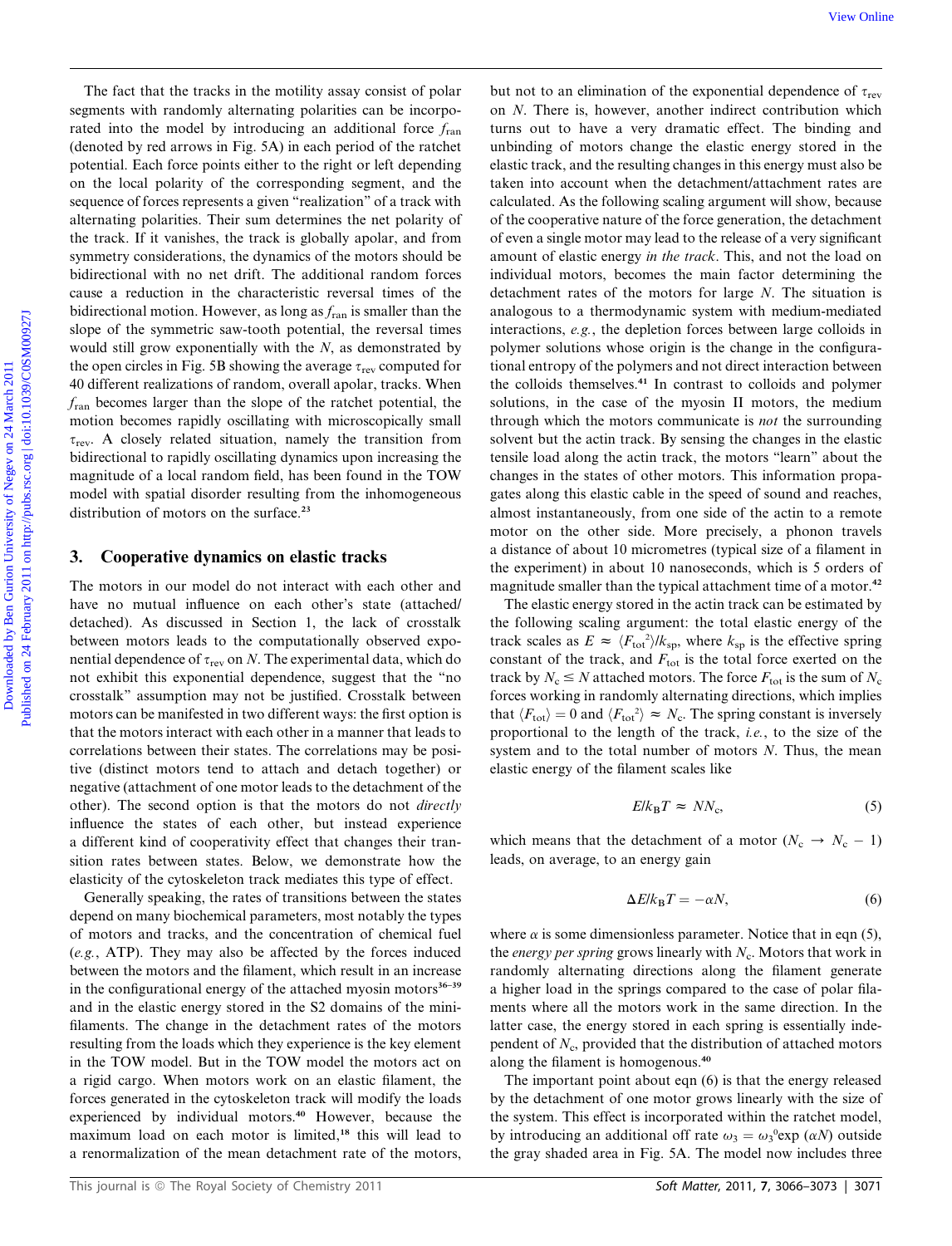transition rates: (i)  $\omega_1$ —representing the probabilities per unit time of a motor to detach from the track after completing a unit step, (ii)  $\omega_2$ —the attachment probability, and (iii)  $\omega_3 = \omega_3^0 \exp$  $(\alpha N)$ —the rate of detachment without completing the stepping cycle, caused by the elasticity effect. For actin–myosin systems we set these rates to:  $(\omega_1)^{-1} = 0.5$  ms,  $(\omega_2)^{-1} = 33$  ms,  $(\omega_3^0)^{-1} =$ 7500 ms, and  $\alpha = 0.0018$ .<sup>22</sup> The solid circles in Fig. 5B depict our computational results for these sets of parameters. Instead of an exponential behavior,  $\tau_{\text{rev}}$  now exhibits much weaker variations with N. The mean reversal times computed for  $800 < N < 3600$ (which largely overlaps with the estimated range of number of motors in our experiments) are found in the range  $1 < \tau_{\text{rev}} < 12$  in a very good quantitative agreement with the corresponding range of experimental results (Fig. 1).

The agreement between the computational and experimental results is quite remarkable in view of the extreme simplicity of the ratchet model that we use. One should nevertheless be aware of the following points of disagreement: (i) The computed reversal times show weak, non-monotonic, dependence on N which is not observed experimentally. (ii) The largest computed  $\tau_{rev}$  ( $\tau_{rev}$  = 12 s for  $N = 2000$ ) is slightly larger than the experimentally measured reversal times. (iii) The computational results for  $N \leq 1000$  and  $N \geq 3000$  cannot be directly compared with experimental results since the corresponding reversal times  $(\tau_{rev}$  < 1 s) fall below the experimental resolution. The decrease of the computed reversal times for  $N > 2400$  can be attributed to the "mean field" nature of the calculation of  $\omega_3$ , *i.e.*, to our assumption that (for a given  $N$ ) the detachment of each motor head leads to the same energy gain. In reality, the energy change upon detachment of a motor depends, in some complex manner, on a number of factors such as the positions and chemical states of the motors. Motors which release higher energy will detach at higher rates, and the detachment of these "energetic" motors will lead to the release of much of the elastic energy stored in the actin track. We, therefore, conclude that within the mean field approach, the number of disconnecting motors and the frequency of detachment events are probably over-estimated. This systematic error of the mean field calculation increases with N, and the result of this is the decrease of  $\tau_{\text{rev}}$  in this regime, which is not observed experimentally. Recently, we have demonstrated using a detailed statistical-mechanical calculation that in some cases, perfectly apolar filaments may undergo a biased bidirectional motion with a net drift.<sup>43</sup> This interesting effect cannot be explained within the mean field picture presented here. We Online<br>
Denotine rates (i)  $\omega_1$ , representing the probabilities per unit a mead of the metars bendefit on the Secondar Condar<br>
into the Secondary condition and the secondary and (ii)  $\omega_1 = \omega_2$  is<br>  $\omega_2$ . The rate

### 4. Discussion and summary

In recent years, there has been a growing interest in the collective behavior of molecular motors which is ubiquitous in biology and physiology. Much progress has been achieved experimentally using bio-mimetic systems with new assays, and through a variety of theoretical models which have been proposed to interpret the experimental results. In this review we have focused on cooperative bidirectional motion which is one of the more fascinating phenomena associated with collective motor behavior. Bidirectional (''back and forth'') motion originates from the work of a group of motors that exert opposite forces on a filament. Changes in the direction of the motion occur as a result of the motors binding to and unbinding from the cytoskeleton track. Recently, we presented a novel motility assay for bidirectional motion. Our studies showed that the characteristic reversal times of the dynamics are independent of the number of motors interacting with the track. This was an unexpected result since the existing theoretical models [both the many-motor ratchet model<sup>35</sup> and the TOW model for large  $N^{23}$ ] predict an exponential growth of  $\tau_{\text{rev}}$  with N. This prediction originates from the absence of crosstalk between the motors and the lack of correlations between their attachment/detachment states. In other words, the only coupling between motors assumed in these models is their physical linkage through their backbone from one side and the cytoskeleton track from the other.

Do other types of coupling between the motors exist, that fundamentally change the nature of their collective behavior? Our work presents a surprising answer to this question. The motors crosstalk with each other through the elasticity of the track. The forces which they exert on the track lead to the buildup of a tensile stress in the filament which can be relaxed by reducing the number of attached motors. The elastic crosstalk between the motors does not lead to correlations between the binding states of specific motors (at least within our mean-field picture), but it makes the detachments rates of the motors highly sensitive to the number of attached motors. Our detailed calculations show that this indirect cooperativity effect eliminates the exponential dependence of the reversal times on the number of motors and, thus, largely explains the experimental measurements. Since the size of  $\tau_{\text{rev}}$  is often taken as a measure for the degree of cooperativity (the more cooperative the motors are, the more persistent is the movement and the longer are the periods of unidirectional transport), we reach the somewhat surprising finding that the elasticity-mediated crosstalk negatively affects the degree of cooperativity between motors.

We thank our students David Gillo, Barak Gilboa, and Barak Gur who conducted much of the research presented here. We also thank Yariv Kafri and Haim Diamant for useful discussions. The work was supported by the Israel Science Foundation (grants no. 551/04 and 1534/10).

#### References

- 1 R. Vale, Cell, 2003, 112, 467–480.
- 2 H. Higuchi and S. A. Endow, Curr. Opin. Cell Biol., 2002, 14, 50–57.
- 3 H. B. McDonald, R. J. Stewart and L. S. Goldstein, Cell, 1990, 63, 1159–1165.
- 4 M. Schliwa, Nature, 1999, 401, 431–432.
- 5 M. A. Geeves and K. C. Holmes, Annu. Rev. Biochem., 1999, 68, 687– 728.
- 6 B. Feierbach and F. Chang, Curr. Opin. Microbiol., 2001, 4, 713–719.
- 7 K. E. Machine and J. W. S. Pringle, Proc. R. Soc. London, Ser. B, 1959, 151, 204–225.
- 8 K. Yasuda, Y. Shindo and S. Ishiwata, Biophys. J., 1996, 70, 1823– 1829.
- 9 S. Camalet and F. Jülicher, New J. Phys., 2000, 2, 24–24.
- 10 C. J. Brokaw, Proc. Natl. Acad. Sci. U. S. A., 1975, 72, 3102–3106.
- 11 S. A. Endow and H. Higuchi, Nature, 2000, 406, 913–916.
- 12 L. Tao, A. Mogliner, G. Civelekoglu-Scholey, R. Wollman, J. Evans, H. Stahlberg and J. M. Scholey, Curr. Biol., 2006, 16, 2293–2302.
- 13 D. Riveline, A. Ott, F. Jülicher, D. A. Winklemann, O. Cardoso, J. J. Lacapre, S. Magn\_usd\_ottir, J. L. Viovy, L. Gorre-Talini and J. Prost, Eur. Biophys. J., 1998, 27, 403–408.
- 14 P.-Y. Placais, M. Balland, T. Guerin, J.-F. Joanny and P. Martin, Phys. Rev. Lett., 2009, 103, 158102.